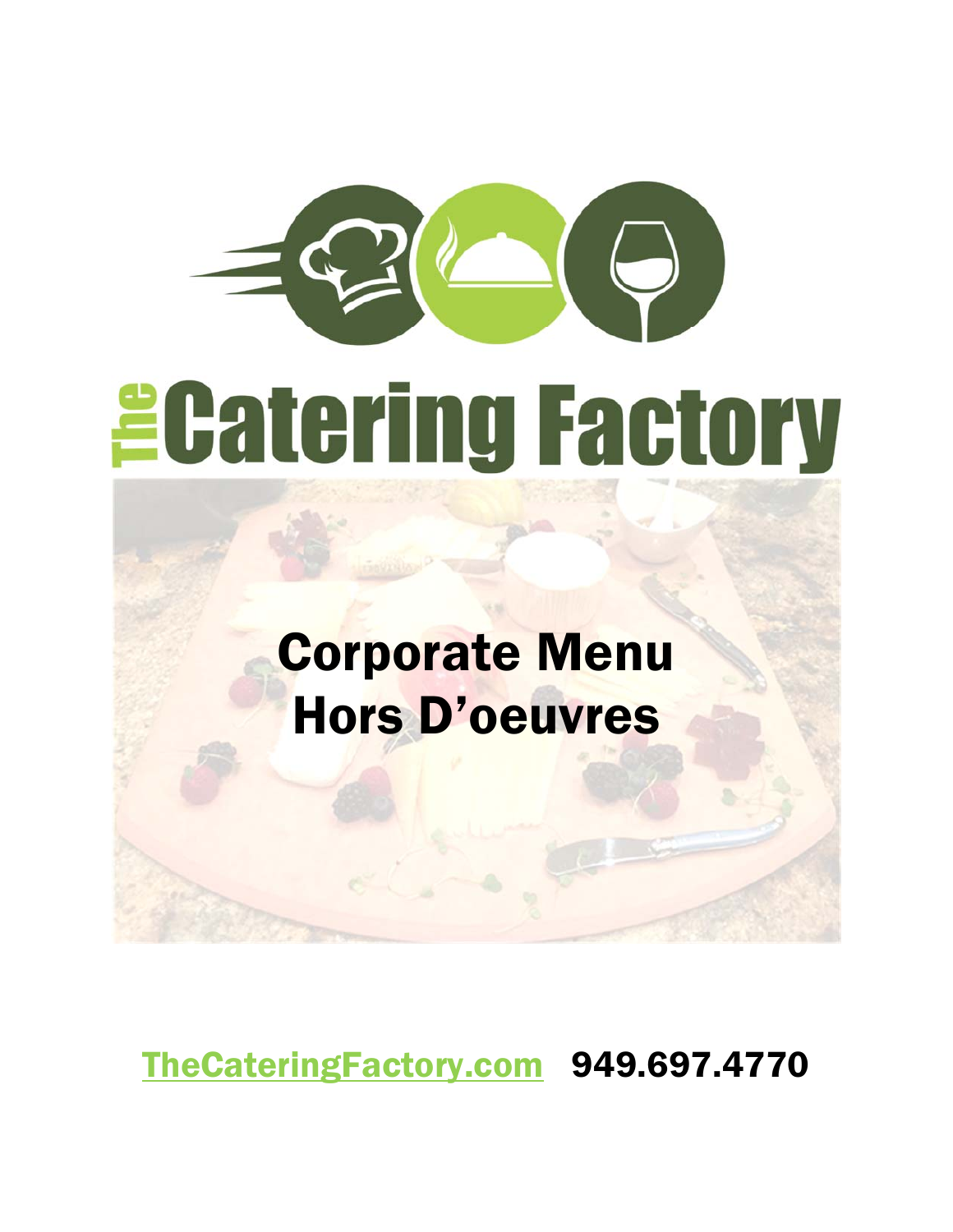

# Hors D`oeuvre

**Grilled Mini Skewers with Fillet Mignon \$4.50**

With tear drop Tomato and baby zucchini served with a port Reduction Sauce

#### **Roasted Prawns Wrap with Pancetta \$4.25**

Marinated with Basil and Garlic

#### **Bruschetta Florentine \$2.50**

Grilled Bread Topped with Sautéed Tomatoes, Garlic and Basil

#### **Stuffed Mushrooms \$2.50**

Baked with Crab Meat Assorted Peppers and top with Cream Sauce

## **Seared Ahi Tuna Skewers\$4.25**

With Three Onion Chard Sauce

## **Empanadas \$2.99**

Chicken, Beef or Spinach and Cheese served with Chimichurri

## **Spanakopitas \$2.00**

Spinach and Cheese



## **Neapolitan Cheese \$1.75**

Stack of Slice breads and Assorted Cheeses topped with Green Olive

## **Fruit Skewers \$1.99**

Made with Seasonal Fruit

Custom Menus Always Available Menu prices subject to change without notice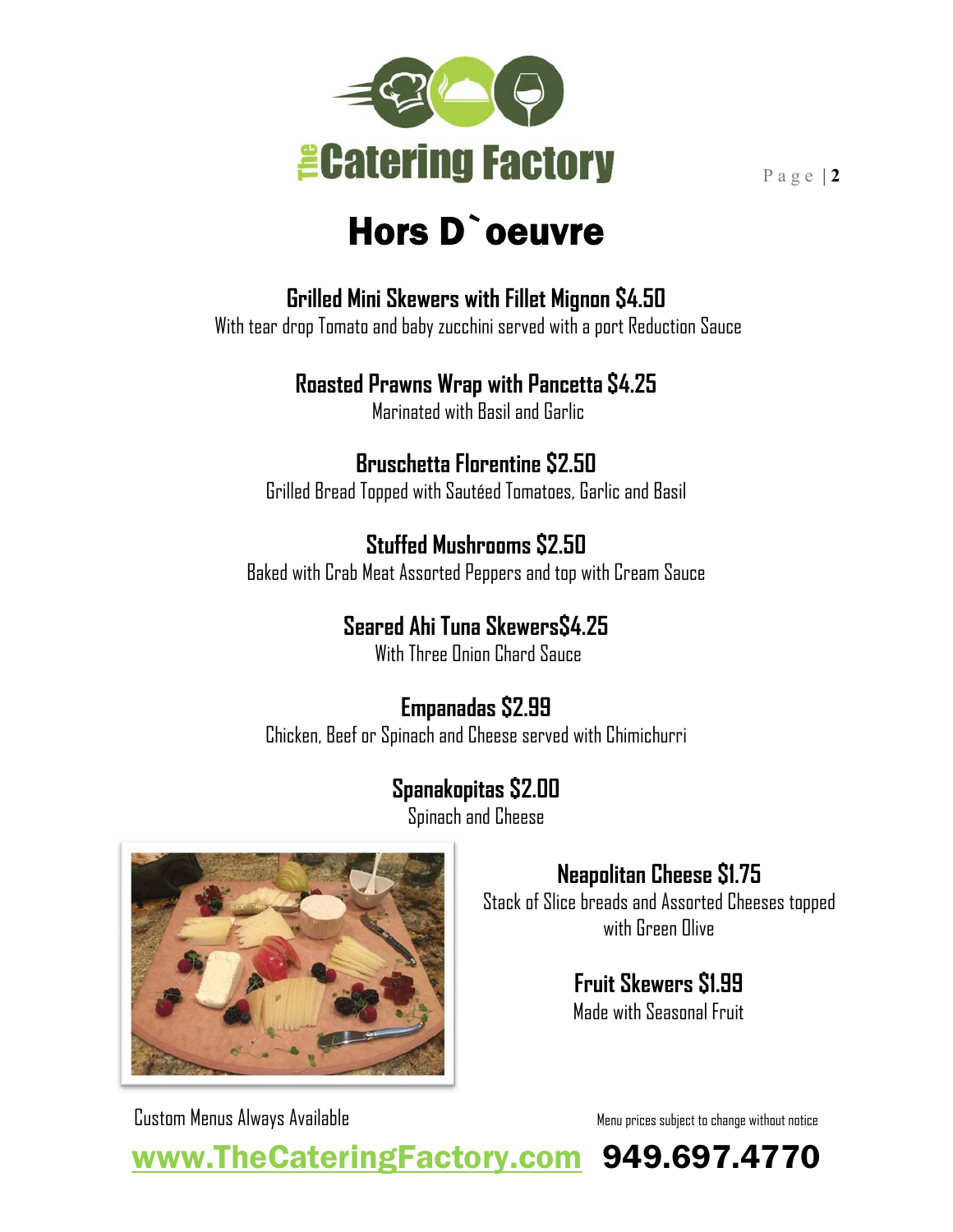

# Hors D`oeuvre/Platters

Each Platter serves 20 to 25



#### **Fresh Fruit Platter \$55.00**

With Assorted Berries, Kiwi, Papaya, Cantaloupe, Honeydew,

Pineapple and Water Melon



#### **Imported Cheese Platter \$120.00**

with Petite Bask, Campo de Monte Alban, Pecorino Reserve D` oro and Exploratour served Artisan Bread Slices

#### **Assorted Artisan Breads\$2.00**

With Extra virgin Olive Oil and Aged Balsamic



## **Charcuterie Platter (market/price)**

Imported Cold Cuts of Prosciutto di Parma, Assorted Salamis

Custom Menus Always Available Menu prices subject to change without notice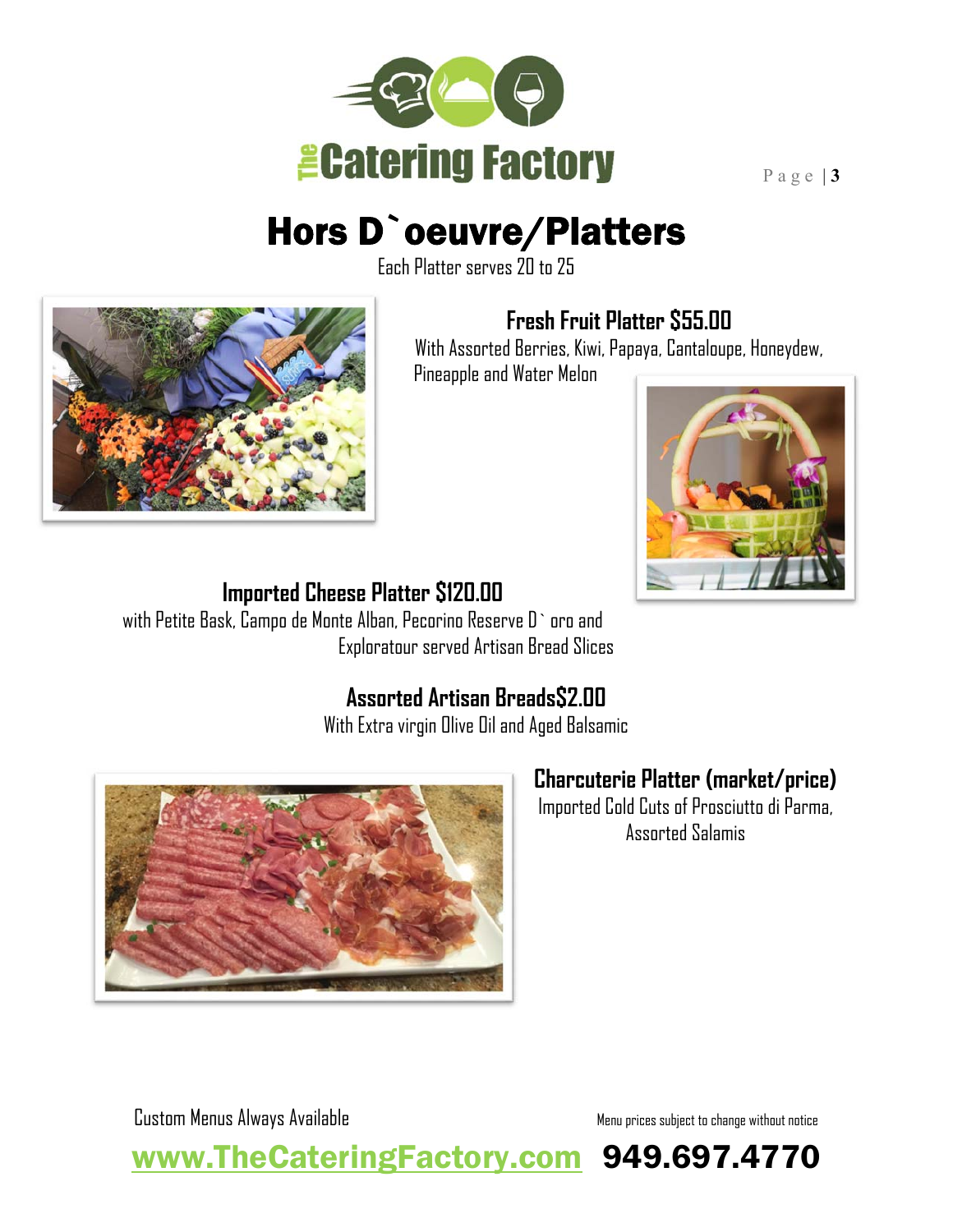

# Hors D`oeuvre/Platters

Each Platter serves 20 to 25

## **Grilled Vegetable Platter \$55.00**

Grilled Zucchini, Yellow Squash, Assorted Peppers, Carrots and Eggplant

**Crudités \$35.00**  Carrots, Celery, Assorted Peppers and Cucumbers

#### **Hummus and Baba Ghanoush\$45.00**

Served with Assorted Pita Breads



**Guacamole, Salsa and Chips** 

**Market Price**  Homemade Guacamole, Salsa Fresca and Tri Color Chips



#### **Mediterranean Platter \$75.00**

Assorted Olives, Fresh Mozzarella, Grilled Chicken Skewers and Grilled Vegetables

## **Sushi and Cut Rolls (market/price)**



Custom Menus Always Available Menu prices subject to change without notice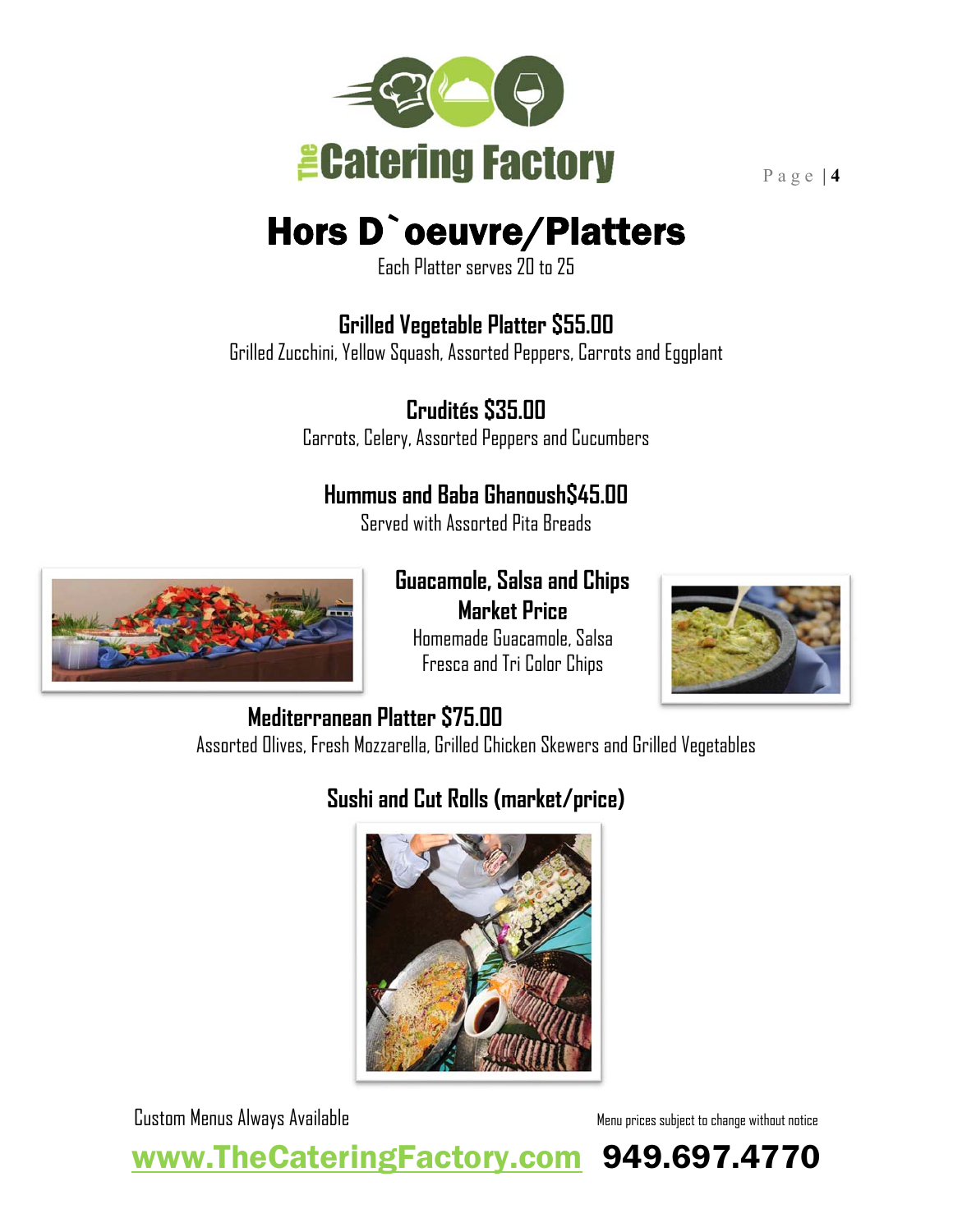

# Hors D`oeuvre/Stations

All Stations Requires On-Site Chef Minimum Order 50

#### **To Go Chinese chicken Salad \$4.75**

With Rice Noodles, Carrots, Peppers, Cabbage, Celery and Chicken Breast served with Plum Sauce

**Lamb Chop Martini \$9.75**

With Yukon Gold Mash potatoes, Baby Carrot and Grilled Asparagus served with a Sweet and tart Cherry Sauce

**Kobe Mini Sliders \$7.75**  Grilled To order and Cook to perfection with all the Condiments

#### **Mediterranean Station \$14.00**

Grilled Vegetables, Hummus, Baba Ganoush, Pita Bread, Assorted Olives, Grilled Chicken Skewers and Beef Skewers Grilled to Order



Custom Menus Always Available Menu prices subject to change without notice

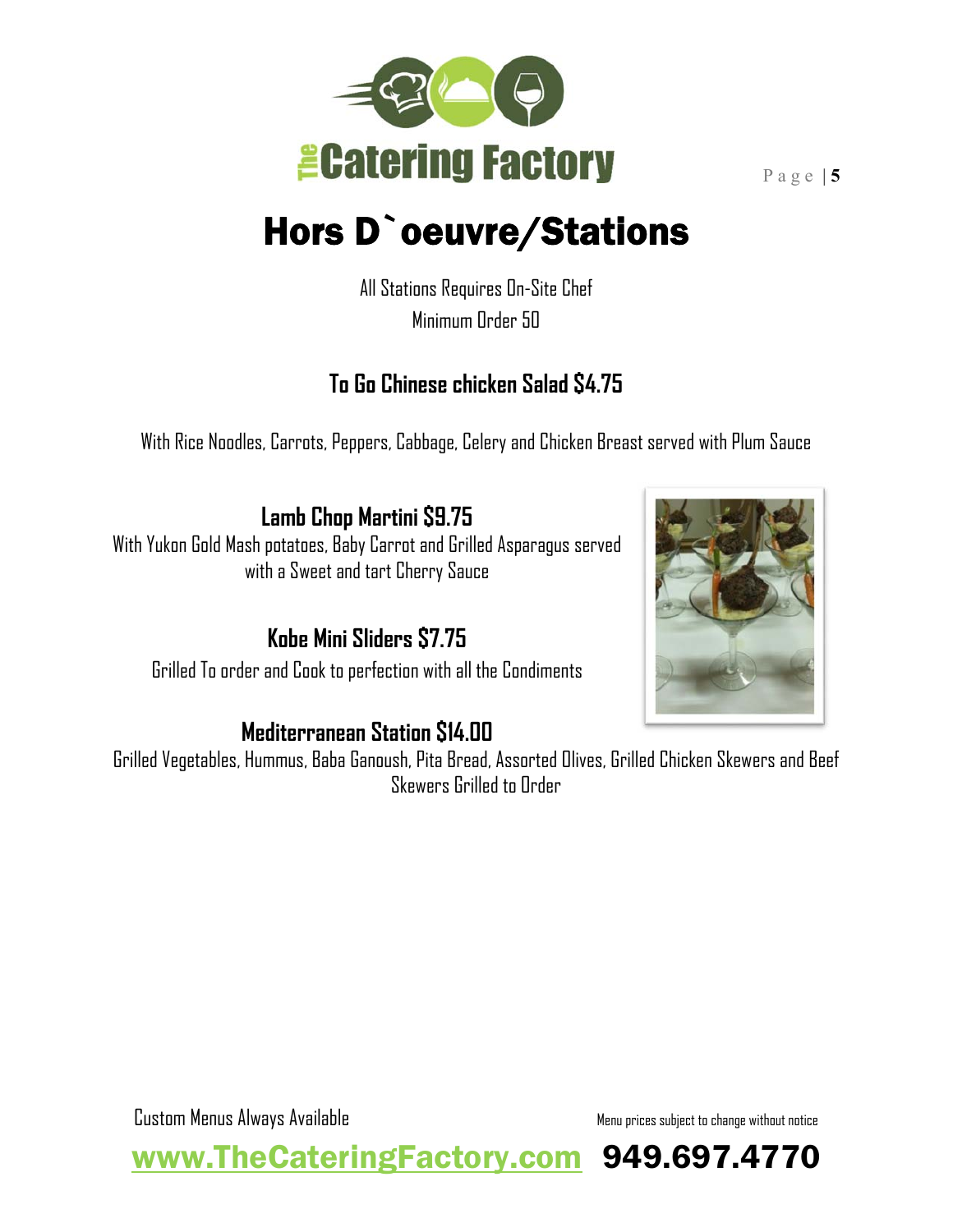

Drinks

#### **Coffee (Regular or Decaf)**

2.5 Gallons (40 cups) \$55.00, 5.0 Gallons (80 cups) \$100.00

**Hot Tea**

2.5 Gallons (40 cups) \$55.00, 5.0 Gallons (80 cups) \$100.00

#### **Soft Drinks and Bottled Water**

Snapple, Red Bull and other Premium Drinks Available Premium Bottle Water Fiji \$2.25each

Assorted Can of Soft Drinks and Bottled Arrowhead Water \$1.25

#### **Juice**

Fresh Orange Juice (Gallon) \$20.00, Individual Premium Orange Juice \$2.25, Apple Juice \$2each



www.TheCateringFactory.com 949.697.4770

Custom Menus Always Available Menu prices subject to change without notice